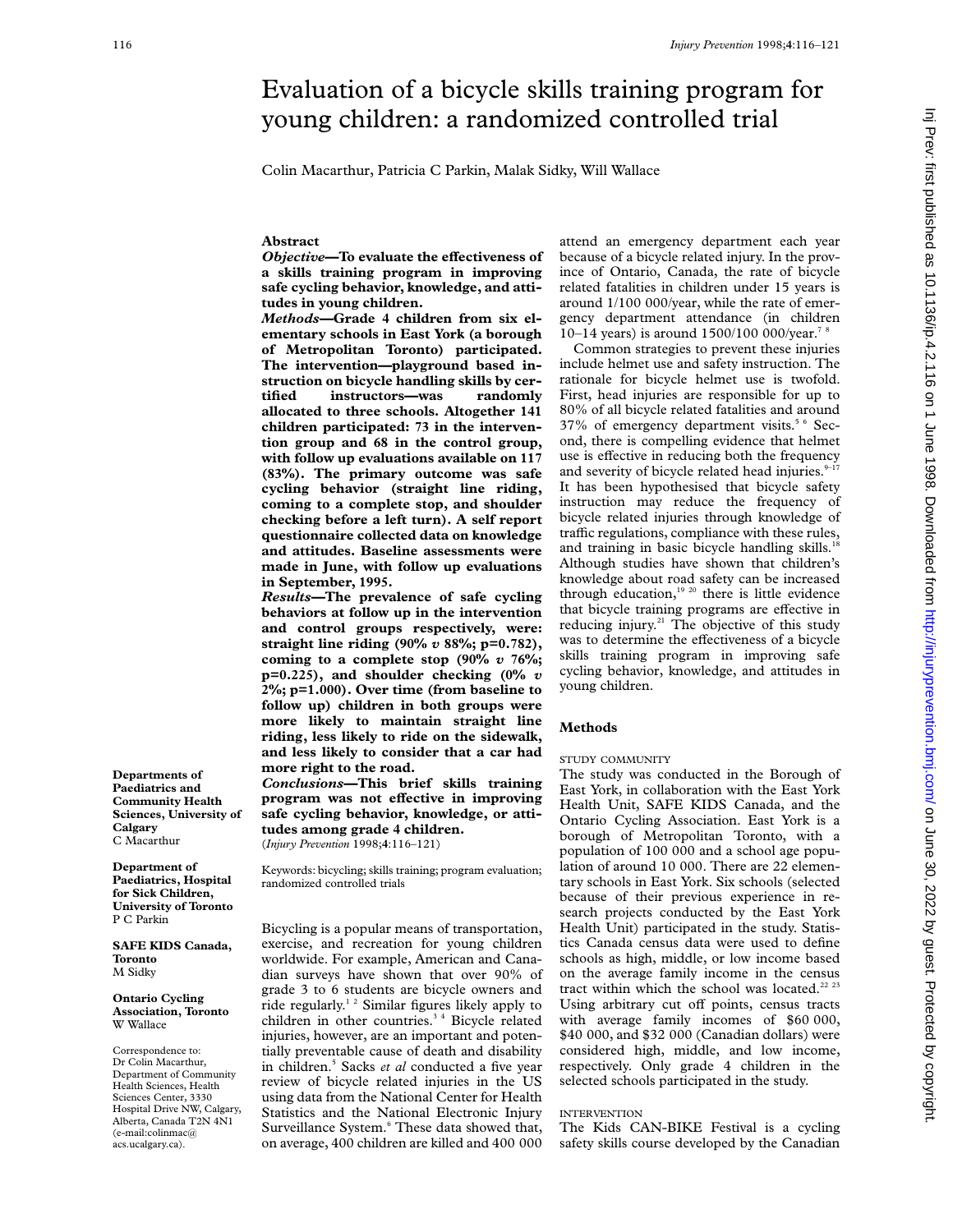*Table 1 Baseline demographic characteristics of the intervention and control groups*

| Characteristic    | Mean (SD) proportion in<br>intervention group $(n=73)$ | Mean (SD) proportion in<br>control group $(n=68)$ | p Value |
|-------------------|--------------------------------------------------------|---------------------------------------------------|---------|
| Age 9 years       | 0.57(0.11)                                             | 0.47(0.02)                                        | 0.213   |
| Female            | 0.51(0.02)                                             | 0.45(0.05)                                        | 0.109   |
| Bicycle owner     | 0.97(0.03)                                             | 1.00(0.00)                                        | 1.000   |
| Helmet owner      | 0.98(0.03)                                             | 0.98(0.04)                                        | 0.968   |
| Helmet use always | 0.88(0.05)                                             | 0.87(0.11)                                        | 0.935   |

Cycling Association for children 8 to 13 years old.24 This playground based course is taught by trained and certified instructors, with a student:instructor ratio of around 6:1. The festival includes six stations—two equipment stations (helmet/clothing check and bicycle check) along with four bicycle handling stations (straight line riding, shoulder checking, signaling, and stopping and starting). Each station takes around 15 minutes to complete, therefore, the festival runs for around 90 minutes. These four bicycle handling skills are emphasised because studies have suggested that weaving on the road, swerving into traffic without looking, not signaling, and cycling through stop signs are risk factors for serious injury.<sup>7</sup> At each station, the children are also taught about pertinent traffic regulations and appropriate safe cycling behaviors. For example, at the straight line riding station, the children are taught that a bicycle has the same right to the road as a car and that weaving on the road is a risky behavior. The objective of this study was to evaluate the effectiveness of the Kids CAN-BIKE Festival in improving bicycle handling skills, knowledge, and attitudes.

It should be noted that the Kids CAN-BIKE Festival is considered an introductory level course in bicycle safety instruction. On completion of the festival, the children are encouraged to enroll in the Canadian Cycling Association CycleRight program. This 10 hour course provides more detailed instruction on the fundamentals of safe bicycle operation through discussion, practice on the playground, and on-road training.

#### STUDY DESIGN

A randomized controlled trial design was used. The unit of randomization was the school, with random allocation of the intervention (the festival) to one school from each income area. Baseline assessments of safe cycling behavior, knowledge, and attitudes of grade 4 children in the intervention and control schools were conducted in June 1995. Children in the intervention schools participated in the Kids CAN-BIKE Festival in the afternoon after the

*Table 2 Safe cycling behaviors at baseline and follow up in the intervention and control groups*

| Safe cycling behavior | Mean (SD) proportion in<br>intervention group $(n=73)$ | Mean (SD) proportion<br>in control group $(n=68)$ | p Value |
|-----------------------|--------------------------------------------------------|---------------------------------------------------|---------|
| Straight line riding  |                                                        |                                                   |         |
| <b>Baseline</b>       | 0.65(0.07)                                             | 0.51(0.16)                                        | 0.241   |
| Follow up             | 0.90(0.02)                                             | 0.88(0.10)                                        | 0.782   |
| Complete stop         |                                                        |                                                   |         |
| <b>Baseline</b>       | 0.92(0.07)                                             | 0.82(0.04)                                        | 0.085   |
| Follow up             | 0.90(0.09)                                             | 0.76(0.14)                                        | 0.225   |
| Shoulder checking     |                                                        |                                                   |         |
| <b>Baseline</b>       | 0.01(0.02)                                             | 0.00(0.00)                                        | 1.000   |
| Follow up             | 0.00(0.00)                                             | 0.02(0.04)                                        | 1.000   |

baseline assessments. Follow up evaluation of both groups of children (intervention and control) took place in September 1995, after the school summer holidays. (To ensure equal opportunity for all children in the study, the control schools received the intervention after the follow up assessments in September.) All evaluations were conducted in the playgrounds of the participating schools.

# OUTCOME MEASURES

The primary outcome measure was three components of safe cycling behavior: (a) straight line riding, (b) coming to a complete stop, and (c) shoulder checking before a left turn. These three behaviors (scored yes or no) were operationalised *a priori*. Bicycle handling skills were assessed on a  $50 \times 20$  meter section of the playground. Each child was instructed to ride their bicycle along a 30 meter chalk line, stop at the stop sign, and turn left around a pylon. (The children were asked to imagine that they were riding along a main road.) Cycling behaviors were assessed by an independent observer who had no interaction with the children. Straight line riding required the child to remain within 10 cm of either side of the chalk line for the entire 30 meters (with an allowance of 2–3 meters grace on "take-off"). A complete stop required the child to slow down to a halt at the line and put at least one foot on the ground. Shoulder checking required the child to take his/her eyes off the road ahead and turn his/her head to look over the left shoulder.

The reliability of these outcome measures was determined by having two independent observers score 20 children of similar age during a pilot study. The level of inter-rater agreement was estimated using the  $\kappa$  coefficient.<sup>25</sup>

Secondary outcomes included safe cycling knowledge and attitudes. Data on these outcomes were collected using a 13 item, self report questionnaire, pretested for readability and comprehensibility on the children in the pilot study. Demographic information included age, sex, bicycle ownership, helmet ownership, and helmet use. The remaining items addressed the children's attitudes towards, and knowledge of, traffic regulations: Do you think a bicycle is more like a toy or a car? Do you prefer to ride your bicycle on the sidewalk or on the road? When cycling on the road do you move to the curb between parked cars? Do you think that a car has more right to the road than a bicycle? Is it important for cyclists to signal before making a left turn? Is it OK for cyclists to only slow down at stop signs when there is no traffic? Do you need to wear a helmet if you are cycling on a bike path? Is it OK to ride a bicycle that is too big? Do you always wear a helmet when you are riding your bicycle?

# ANALYSIS

Because of the cluster randomization design, a two sample *t* test was used to test for differences in behavior, knowledge, and attitudes between the intervention and control groups.26 This test involves calculation of the "average" proportion or event rate for each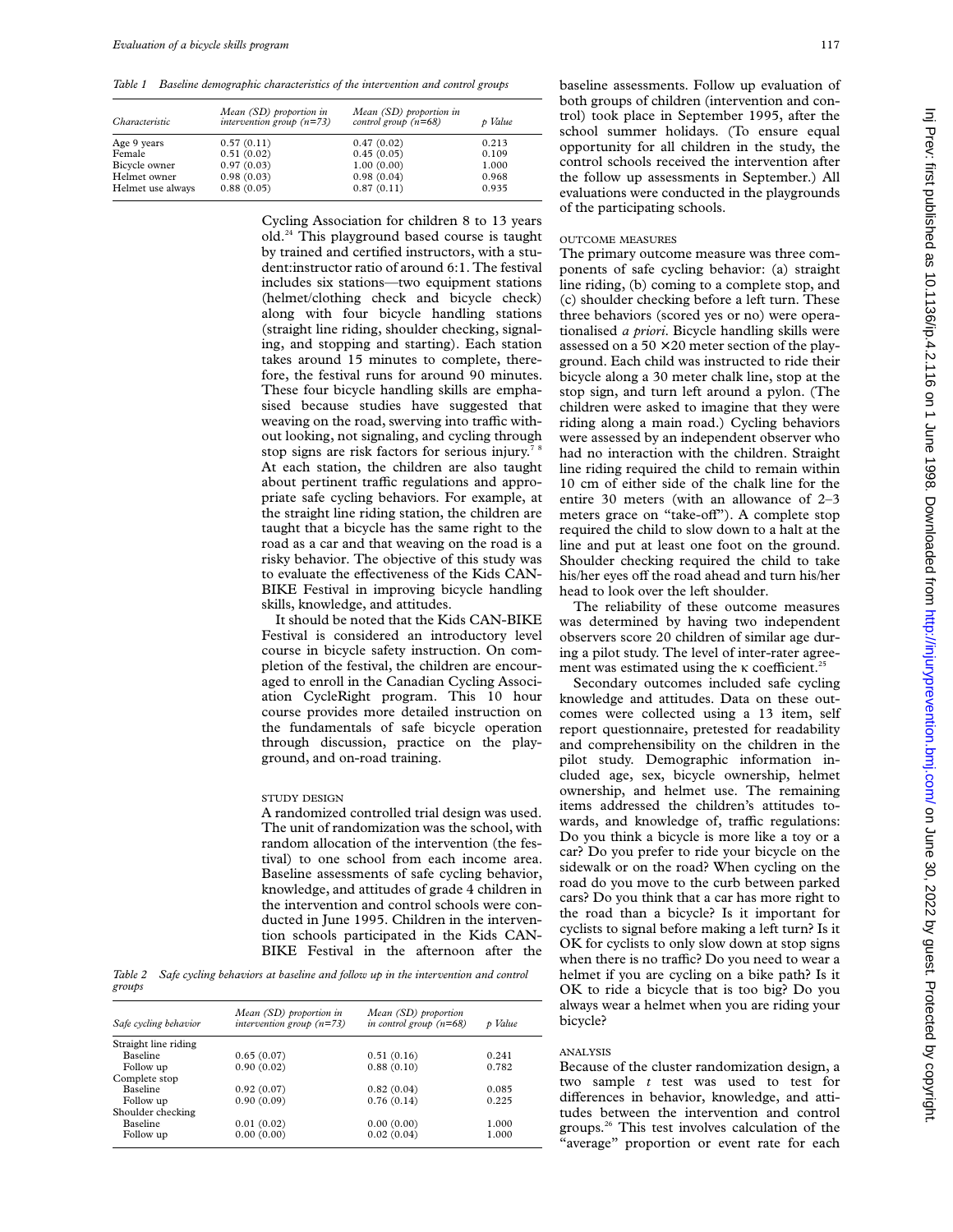*Table 3 Safe cycling knowledge and attitudes at baseline and follow up in the intervention and control groups*

| Knowledge and attitudes    | Mean (SD) proportion in<br>intervention group $(n=73)$ | Mean (SD) proportion in<br>control group $(n=68)$ | p Value |
|----------------------------|--------------------------------------------------------|---------------------------------------------------|---------|
| Bicycle is more like a toy |                                                        |                                                   |         |
| <b>Baseline</b>            | 0.03(0.02)                                             | 0.07(0.09)                                        | 0.487   |
| Follow up                  | 0.08(0.08)                                             | 0.08(0.07)                                        | 0.977   |
| Prefer to ride on sidewalk |                                                        |                                                   |         |
| <b>Baseline</b>            | 0.73(0.06)                                             | 0.76(0.09)                                        | 0.682   |
| Follow up                  | 0.56(0.02)                                             | 0.66(0.18)                                        | 0.374   |
| Move to curb between cars  |                                                        |                                                   |         |
| <b>Baseline</b>            | 0.15(0.07)                                             | 0.08(0.09)                                        | 0.313   |
| Follow up                  | 0.08(0.08)                                             | 0.08(0.04)                                        | 0.961   |
| Car has more right to road |                                                        |                                                   |         |
| <b>Baseline</b>            | 0.85(0.02)                                             | 0.77(0.10)                                        | 0.299   |
| Follow up                  | 0.60(0.15)                                             | 0.77(0.18)                                        | 0.285   |
| Signal before left turn    |                                                        |                                                   |         |
| <b>Baseline</b>            | 0.99(0.02)                                             | 0.91(0.08)                                        | 0.171   |
| Follow up                  | 0.94(0.02)                                             | 0.94(0.06)                                        | 0.891   |
| Slow down at stop sign     |                                                        |                                                   |         |
| <b>Baseline</b>            | 0.53(0.15)                                             | 0.53(0.19)                                        | 0.982   |
| Follow up                  | 0.52(0.14)                                             | 0.45(0.18)                                        | 0.629   |
| No helmet on bike path     |                                                        |                                                   |         |
| <b>Baseline</b>            | 0.08(0.06)                                             | 0.05(0.05)                                        | 0.585   |
| Follow up                  | 0.17(0.22)                                             | 0.07(0.08)                                        | 0.517   |
| OK if bike is too big      |                                                        |                                                   |         |
| <b>Baseline</b>            | 0.23(0.13)                                             | 0.19(0.07)                                        | 0.620   |
| Follow up                  | 0.16(0.12)                                             | 0.16(0.07)                                        | 0.930   |
| Wear helmet always         |                                                        |                                                   |         |
| <b>Baseline</b>            | 0.88(0.05)                                             | 0.87(0.11)                                        | 0.935   |
| Follow up                  | 0.79(0.13)                                             | 0.86(0.13)                                        | 0.564   |

group (by summing the cluster specific rates and dividing by the number of clusters). These "average" proportions for the two groups (experimental and control) are then compared under the *t* distribution with 2(m−1) degrees of freedom, where m is the number of clusters. This approach to hypothesis testing for differences in event rates or proportions in the setting of community intervention trials with randomization by cluster has been shown to be both appropriate and robust. $27$ 

The time between baseline assessment and follow up evaluation was around three months. Therefore, to determine whether safe cycling behavior, knowledge, or attitudes changed significantly over time, relative risks for each outcome variable (follow up *v* baseline) were calculated. (A maximum likelihood test was used to determine if the school specific relative risks were homogeneous.) If so, a summary relative risk was calculated using the Mantel-Haenszel method, along with estimation of the 95% confidence interval around the point estimate. $28$ 

*Table 4 Changes in safe cycling behavior, knowledge, and attitudes from baseline to follow up*

| Behavior, knowledge, and attitudes | $Relative risk*$<br>(follow up v baseline) | 95% confidence<br>interval |  |
|------------------------------------|--------------------------------------------|----------------------------|--|
| Straight line riding               | 1.54                                       | 1.32 to 1.79               |  |
| Coming to a complete stop          | 0.96                                       | $0.86 \text{ to } 1.06$    |  |
| Shoulder checking before left turn | 1.11                                       | $0.07$ to 17.38            |  |
| Bicycle is more like a toy         | 1.98                                       | $0.75$ to 5.20             |  |
| Prefer to ride on sidewalk         | 0.83                                       | $0.70$ to $0.99$           |  |
| Move to curb between cars          | 0.72                                       | $0.34$ to $1.49$           |  |
| Car has more right to the road     | 0.82                                       | $0.70$ to $0.95$           |  |
| Signal before left turn            | 0.99                                       | $0.94$ to $1.05$           |  |
| Slow down at stop sign             | 0.94                                       | $0.74$ to $1.20$           |  |
| No need for helmet on bike path    | 1.95                                       | $0.90 \text{ to } 4.20$    |  |
| OK if bike is too big              | 0.79                                       | $0.47$ to $1.32$           |  |
| Wear helmet always                 | 0.95                                       | $0.85$ to $1.05$           |  |

\*Mantel-Haenszel.

#### SAMPLE SIZE

*A priori*, the prevalence of safe cycling behavior in the control group was estimated to be 40%. We wished to have 80% power, at an alpha level of 5%, to detect a twofold difference in the prevalence of safe cycling behavior between the intervention and control groups. For a trial with randomization by individual, a sample size of around 23 per group would be required to detect this effect size.<sup>29</sup> However, because randomization by cluster reduces efficiency, the sample size estimate was increased by a factor of 2.5 (to around 60 per group) based on Cornfield's formula.<sup>30</sup> <sup>31</sup>

#### **ETHICS**

Written informed consent for participation in the trial was obtained from the parents. Ethical approval for the study was received from the Hospital for Sick Children Research Ethics Board.

# **Results**

A total of 141 grade 4 children participated in the trial: 73 in the intervention group and 68 in the control group. (No parent refused permission for their child to participate.) Two schools contributed two grade 4 classes to the study, while the remaining schools each provided one. The average number of children per class was 18 (range 16–21 children), and all children were either 9 or 10 years old. The pilot study showed that the scoring system for measuring safe cycling behavior was reliable, with high interobserver agreement ( $\kappa$  coefficients ranging from 0.9–1.0). Because of a scheduling error, one school received the intervention in September rather than June. However, the intention-to-treat analysis (based on original group allocation) gave results that were essentially identical to those obtained from the efficacy analysis (based on actual group allocation). The following results pertain to the intention-to-treat analysis.

Of the 141 children with baseline measurements, 117 (83%) were available for follow up in September. The rates of loss to follow up were similar across the six schools (p=0.459). A baseline comparison of responders  $(n = 117)$ with non-responders  $(n = 24)$  showed no differences on age (50%  $v$  64% aged 9 years, respectively; p=0.226), group allocation (52% *v* 50% allocated to the intervention group, respectively; p=0.849), bicycle ownership (99% *v* 96%, respectively; p=0.312), helmet ownership (97% *v* 100%, respectively; p=1.000), or helmet use (88% *v* 87%, respectively; p=0.813). Responders and nonresponders were also similar on baseline safe cycling behaviors: straight line riding (60% *v* 50%, respectively; p=0.374), coming to a complete stop (88% *v* 83%, respectively; p=0.511), and shoulder checking before a left turn (1% *v* 0%, respectively; p=1.000). Non-responders, however, were more likely to be female compared with responders (70% *v* 43%, respectively; p=0.018).

Baseline demographic characteristics of the intervention and control groups are provided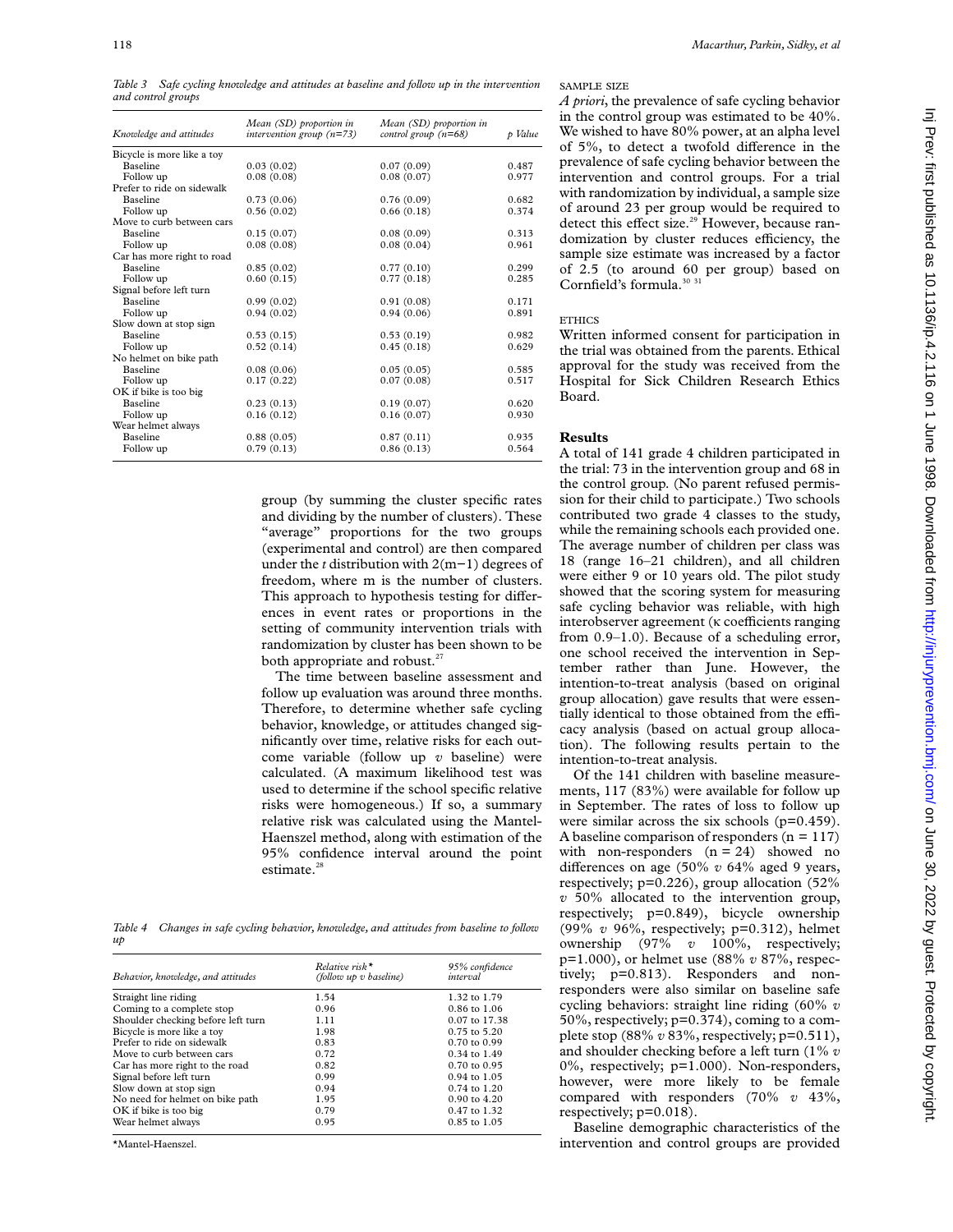in table 1. There were no significant differences between the two groups on age, sex, bicycle ownership, helmet ownership, or helmet use. The frequency of safe cycling behaviors by the two groups (straight line riding, coming to a complete stop, and shoulder checking before a left turn) are described in table 2. Both at baseline and at follow up there were no significant differences between the two groups. In summary, more than half of all children were able to maintain straight line riding at baseline, with a significant improvement in this behavior (up to 90%) at follow up. Most children came to a complete stop at baseline (87%) and at follow up  $(83\%)$ , while only 1% of children shoulder checked before turning left, both at baseline and at follow up. As shown in table 3, both at baseline and at follow up, there were no significant differences however, between the intervention and control groups in safe cycling knowledge or attitudes.

Over time, that is, from baseline to follow up, the frequency of straight line riding in both groups of children significantly increased. This improvement over time was similar and consistent across schools—in other words, the school specific relative risks were homogeneous. As shown in table 4, children were 1.5 times more likely to maintain straight line riding at follow up compared with their performance at baseline. There was no evidence of a similar change over time for the other two safe cycling behaviors. With respect to changes in knowledge and attitudes over time, at follow up, children were less likely to ride their bicycles on the sidewalk and less likely to consider that a car had more right to the road than a bicycle.

#### **Discussion**

The results of this randomized controlled trial suggest that the Kids CAN-BIKE Festival—a stand alone, playground based bicycle skills training program—is not effective in improving safe cycling behavior, knowledge, or attitudes among grade 4 children. Study strengths included random allocation of the intervention to schools and relatively few children (17%) lost to follow up. (Although girls were more likely to be non-responders than boys, the 16 female non-responders were distributed equally between the intervention and control groups.) Information bias was minimized by using a standardized protocol to measure safe cycling behavior, with all behaviors operationalised *a priori*. Outcome measurement was shown to be reliable during pilot testing. Confounding bias was considered unlikely, given that random allocation resulted in the intervention and control groups being similar on all measured characteristics.

There are several reasons that might explain why the Kids CAN-BIKE Festival was not shown to be effective. First, the ability to detect a "clinically important" difference (statistical power) is an important issue in any null study. Post hoc power analyses showed that the sample size in this study was adequate to provide greater than  $80\%$  power to detect a  $40\%$  difference between the two groups in straight line riding and shoulder checking. However, because of the high baseline prevalence of coming to a complete stop (90% in both groups), this study had limited power to detect a difference between groups on this behavior. Another issue is whether the *a priori* effect size was optimistic, that is, the intervention effect may have been smaller or more subtle. The results, however, do not show any trend of a consistent (but not statistically significant) improvement in outcomes in the intervention group compared with the control group.

A related issue is whether the intervention was sufficiently potent to effect change. Both the quality and quantity of an intervention contribute to its potency.<sup>29</sup> The quality of the administration of the Kids CAN-BIKE Festival was good, given that instruction was provided by enthusiastic, certified volunteers, with a low student:instructor ratio at each school. The quantity of the intervention, however, may have been too little. In other words, two hours of playground based instruction may not be sufficient to teach young children the fundamentals of safe cycling behavior. A further issue was the three month delay before follow up evaluation. Because of this delay, it was not possible to determine whether the timing of improvement in straight line riding differed between the two groups, for example, whether the intervention group improved immediately, while the control group required practice and experience over the summer to achieve the same change.

Other possible reasons for the lack of an intervention effect include poor compliance, information sharing between the two groups, inadvertent teaching of the control group at baseline, and non-blind evaluation of safe cycling behavior. Although one school failed to receive the intervention as scheduled, the results of the efficacy analysis (based on actual group allocation) were similar to the intentionto-treat analysis. The efficacy analysis showed no differences between the intervention and control groups at follow up on straight line riding (89% *v* 89%, respectively; p=0.976), coming to a complete stop (85% *v* 82%, respectively; p=0.831), or shoulder checking before a left turn (0% *v* 1%, respectively; p=1.000). The possibility of information sharing between the two groups was considered unlikely, given that the schools involved were separated by distances of several miles. In addition, most young children ride their bicycles close to home.<sup>32</sup> To minimize inadvertent teaching of the control group at baseline and measurement error at follow up, standardized methods for the delivery and evaluation of the intervention were developed *a priori.* For example, every child was given the same instruction on how to complete the course, with an independent observer used to assess bicycle handling skills. Because of funding limitations, all observations were made by a research nurse who was not blind to group allocation. The prior experience of this nurse was in public health and health promotion. Therefore, it could be argued that any bias in measurement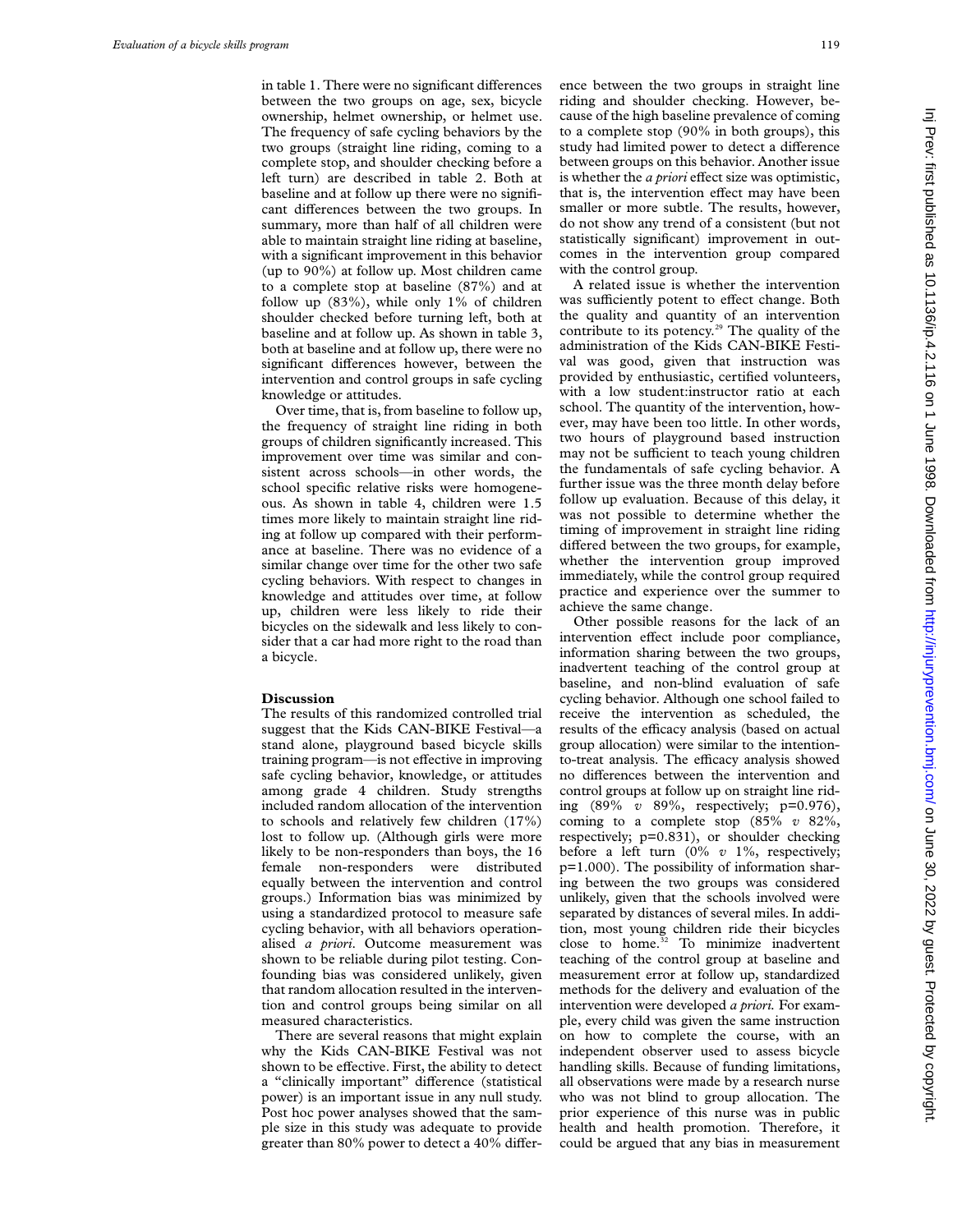Maturation of bicycle handling skills through practice and experience over the summer holidays is the most plausible explanation for the improvement in straight line riding in both groups of children at follow up. The same reason also likely explains the increased level of confidence in both groups (as measured by their attitudes) towards on-road cycling, that is, less likely to ride on the sidewalk and less likely to consider the car as having more right to the road. Neither experience nor the intervention, however, were sufficient to improve shoulder checking before left turns. In other words, the children did not appear to be capable of mastering this bicycle handling skill. The setting for this study was not "real life" in that training and evaluation were playground based. Therefore, the children were asked to imagine that they were riding their bicycle on a main road, approaching a stop sign, and preparing to turn left after the sign. Although it could be argued that the artificial setting was the reason why so few children shoulder checked before turning left, against this argument is the fact that most children came to a complete stop at the "stop sign". Anecdotally, many of the children expressed anxiety about shoulder checking, largely because of a fear of taking their eyes off the road ahead. Last, because the children were not distracted by traffic or pedestrians and because they were eager to please their adult instructors, the safe cycling behaviors exhibited in this study may, in fact, represent optimal behaviors.

To our knowledge, there is only one published study that has formally evaluated a bicycle skills training program for young children.<sup>33</sup> In this study, 34 children in one grade 5 class were randomly assigned to one of two interventions—classroom and playground instruction on safe cycling behavior, or playground instruction only. A grade 5 class  $(n = 15)$  in another primary school served as the control group. Outcome measures included slowing down at an intersection, shoulder checking, signaling, and compliance with right-of-way traffic rules.

At follow up testing at eight weeks, safe cycling behavior was improved in both intervention groups compared with the control group. However, there were no differences between the three groups in the prevalence of compliance with right-of-way traffic rules.

This study had several limitations. First, because children in the same class received the different interventions, there was the potential for information sharing between the two groups. Second, although the study used a cluster design, the unit of analysis was the individual. Therefore, the results are likely to be liberal rather than conservative. Last, the summary scores for safe cycling behavior were not intuitive. The authors compared the "average proportion of behavior elements correctly carried out" between the three groups. However, the 35 behavior elements were not described in detail. Therefore, it was difficult to interpret the outcome data.

For children to ride safely in traffic requires that they are knowledgeable about traffic rules, can read and interpret signs, and have the necessary cognitive and motor skills.<sup>32</sup> Studies have shown that school age children lack relevant traffic safety knowledge.<sup>18 34</sup> In addition, a survey of students in grades 4 through 8 showed no correlation between knowledge of traffic rules and the prevalence of bicycle related injury.35 The evaluative study by van Schagen and Brookhuis showed that education did not lead to rule based behavior. In other words, despite increased safety knowledge, the cycling behavior of the children was unpredictable, defensive, and dependent on the behavior of other traffic.<sup>33</sup> Descriptive case series of bicycle injuries in young children suggest that failure to straight line ride, come to a complete stop, and shoulder check before a left turn may be risky behaviors.7 8 The results of our trial, however, suggest that brief, one time, educational interventions are not effective in improving these behaviors.

# **Implications for prevention**

In general, prevention strategies based on educational programs must be coupled with attention to health beliefs, barriers to the intervention, and the ability of the individual to perform the task.<sup>36</sup> Interventions that repeat the message in different forms and contexts are also more likely to succeed. Therefore, community based education programs that allow for repetition of bicycle safety messages, several opportunities for practice, and parental involvement, may represent a more effective approach to improving bicycle safety in children. It is also possible that young children (under 10 years) may not be able to master the basic cognitive and motor skills necessary for the complex task of riding a bicycle on the road.

In summary, bicycle skills training programs are common in schools and communities, but there are few published data on their effectiveness.<sup>21</sup> The evidence to date suggests that brief educational interventions are not effective in improving safe cycling behavior in young children. As a final comment, our study evaluated intermediate outcomes—behavior, knowledge, and attitudes.<sup>37</sup> Population based studies are needed to determine whether bicycle skills training programs reduce the frequency and severity of bicycle related injuries in children.

Funding for the study was provided by the Ontario Ministry of Transportation (Project #9507). Opinions expressed in this report are those of the authors and do not necessarily reflect the views and policies of the Ministry.

- 1 Pendergrast RA, Ashworth CS, DuRant RH, *et al* . Correlates of children's bicycle helmet use and short-term failure of school-level interventions. *Pediatrics* 1992;**90**:354–8.
- 2 Otis J, Lesage D, Godin G, *et al*. Predicting and reinforcing children's intentions to wear protective helmets while bicy-cling. *Public Health Rep* 1992;**107**:283–9.
- 3 Nixon J, Clacher R, Pearn J, *et al*. Bicycle accidents in child-hood. *BMJ* 1987;**294**:1267–9.